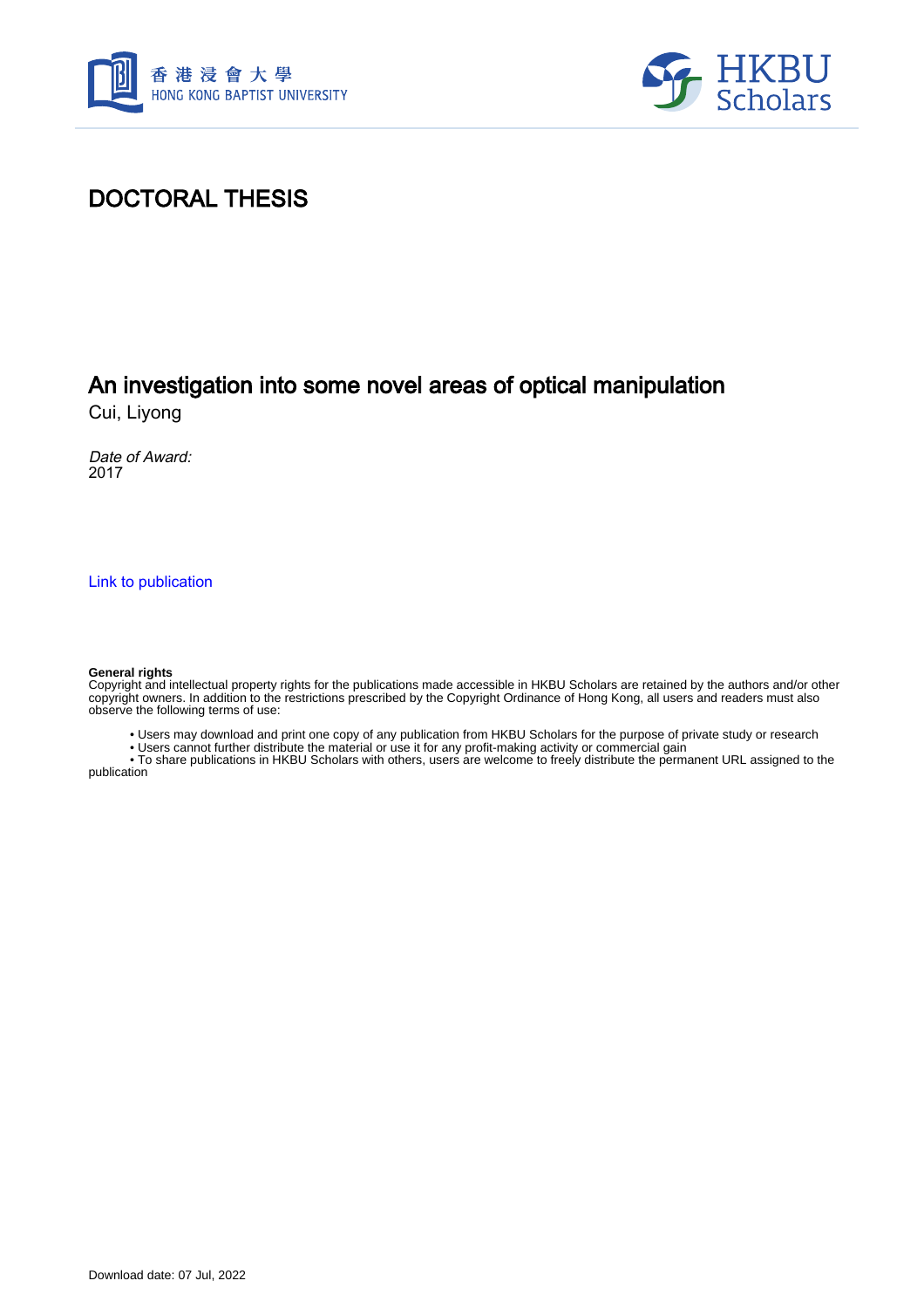### **Abstract**

Since its inception in 1970, optical manipulation has evolved into a versatile tool across many fields of science. Notably, the now widely employed optical tweezers invented in 1986 is a good example, which is in essence a strongly focused fundamental Gaussian beam. Although the optical tweezers remained as an important tool in optical manipulation, the shaped structured light such as an optical vortex beam also provides unusual light patterns and promotes exciting discoveries.

This thesis is devoted to some unsolved theoretical aspects of optical manipulation.

Since optical force acting on a micro-particle is typically on the order of pN and seldom larger than nN, it is a common belief that optical force is relevant in particle manipulation only when all other forces are comparable or smaller than the optical force. In chapter 2, surprisingly we showed that this is not always the case. Here, we find that under appropriate condition, optical vortices can make a sphere orbit around the beam center owing to the non-conservative optical force. If the sphere is attached to a mechanical spring, the spring can be stretched significantly even when the mechanical spring is orders of magnitude stronger than the optical force. To the best of my knowledge, this is the first demonstration on how a weak optical force can stretch a much stronger spring.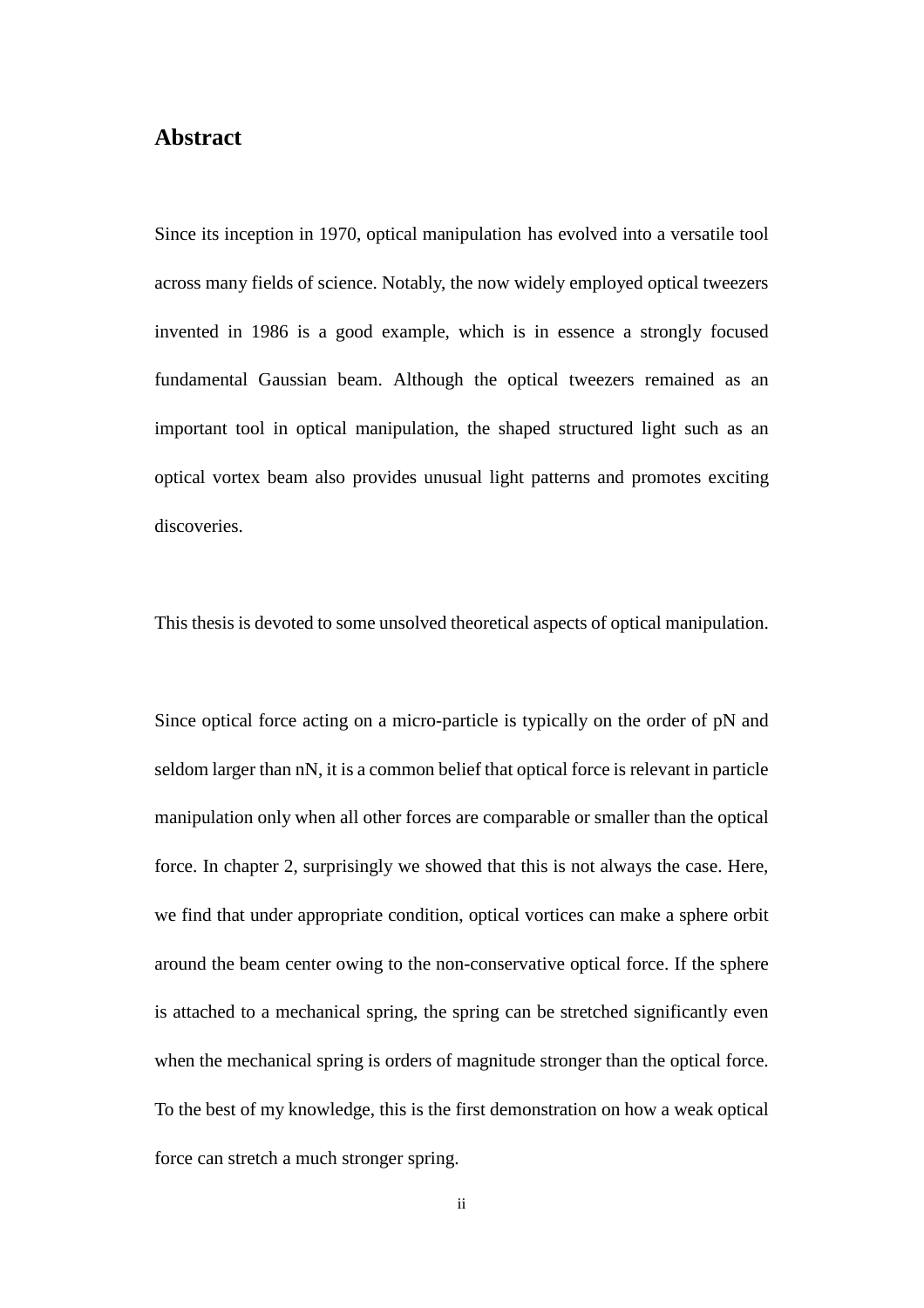In chapter 3, through rigorous simulations, the light scattering induced optical binding of 1D dielectric photonic crystals (PC) is studied. The optical forces that correspond to the pass band, band gap, and band edge are qualitatively different. It is showed that light can induce self-organization of dielectric slabs into stable photonic crystals, with the lower band edge of the photonic crystal coinciding with the incident light frequency. To our knowledge, this is the first report of stable binding of PC consisting of infinitely many particles. Incident light at normal and oblique incidence, 2D photonic crystal consisting of dielectric cylinders, photonic quasi-crystal, and photonic crystals with parity-time symmetry are also considered.

In chapter 4, we extend and generalize effective medium theory to compute electromagnetic stress in metamaterials using effective medium theory and the Helmholtz tensor. For a metamaterial, which consists of a large number of subwavelength constituents, it will be extremely computationally expensive and difficult to solve the macroscopic electromagnetic fields. Fortunately, it is known that conventional effective medium theory can faithfully describe the wave propagation through these materials in the long wavelength limit. Here we find that the numerical values of the permittivity and permeability alone are insufficient in calculating the optical stress. We need the electrostriction and magnetostriction terms as well. We further generalize previous approach by treating the electrostriction and magnetostriction as operators. This approach turns out to be quite accurate, and we can easily go beyond previous limitation such as the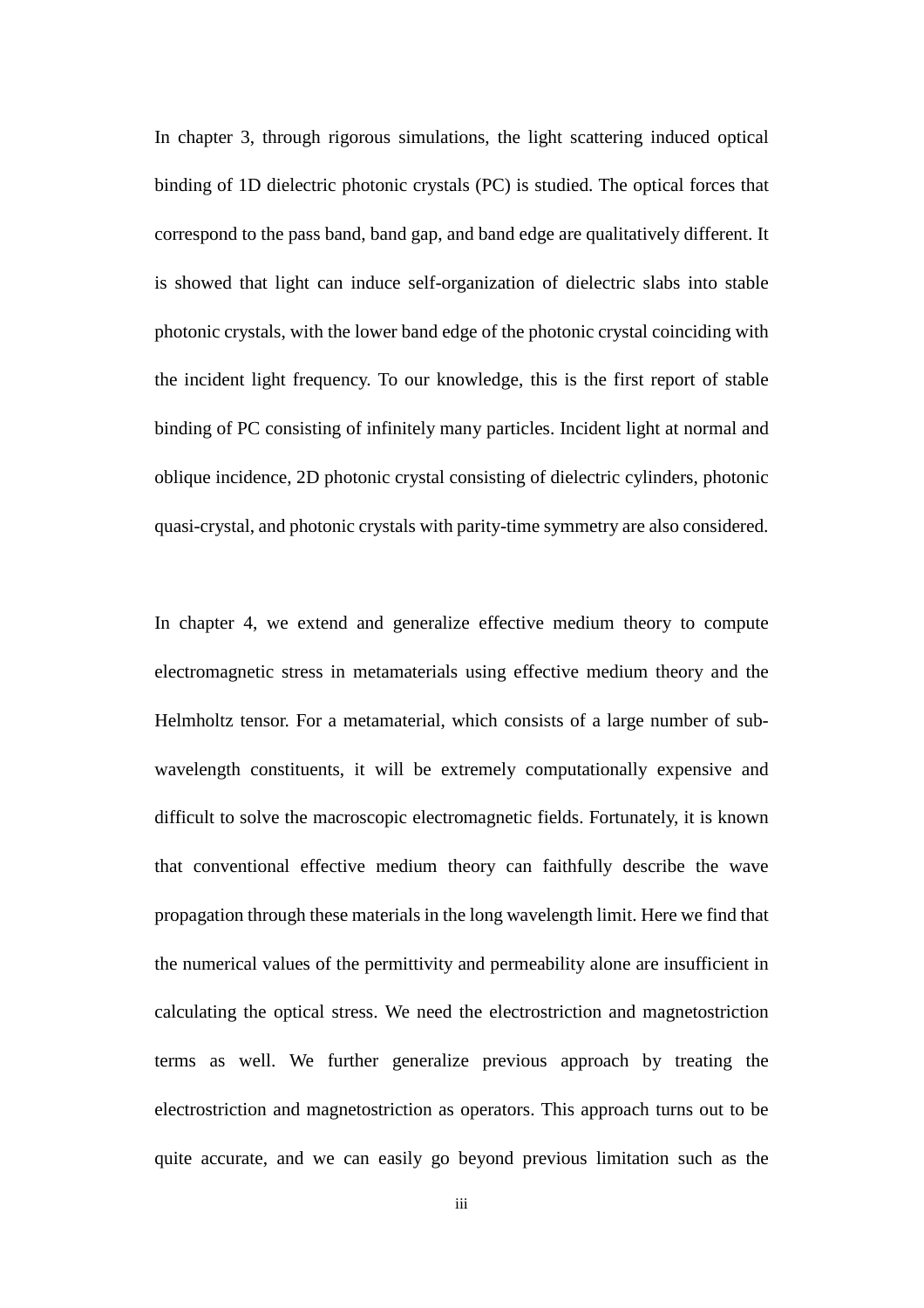requirement of low filling ratio. An effective medium theory that works for stress calculation is highly desired. Using effective medium theory to treat the metamaterial as a homogenous bulk material will greatly simplify the scattering problem. Additionally, the effective medium approach also captures the underlying physics.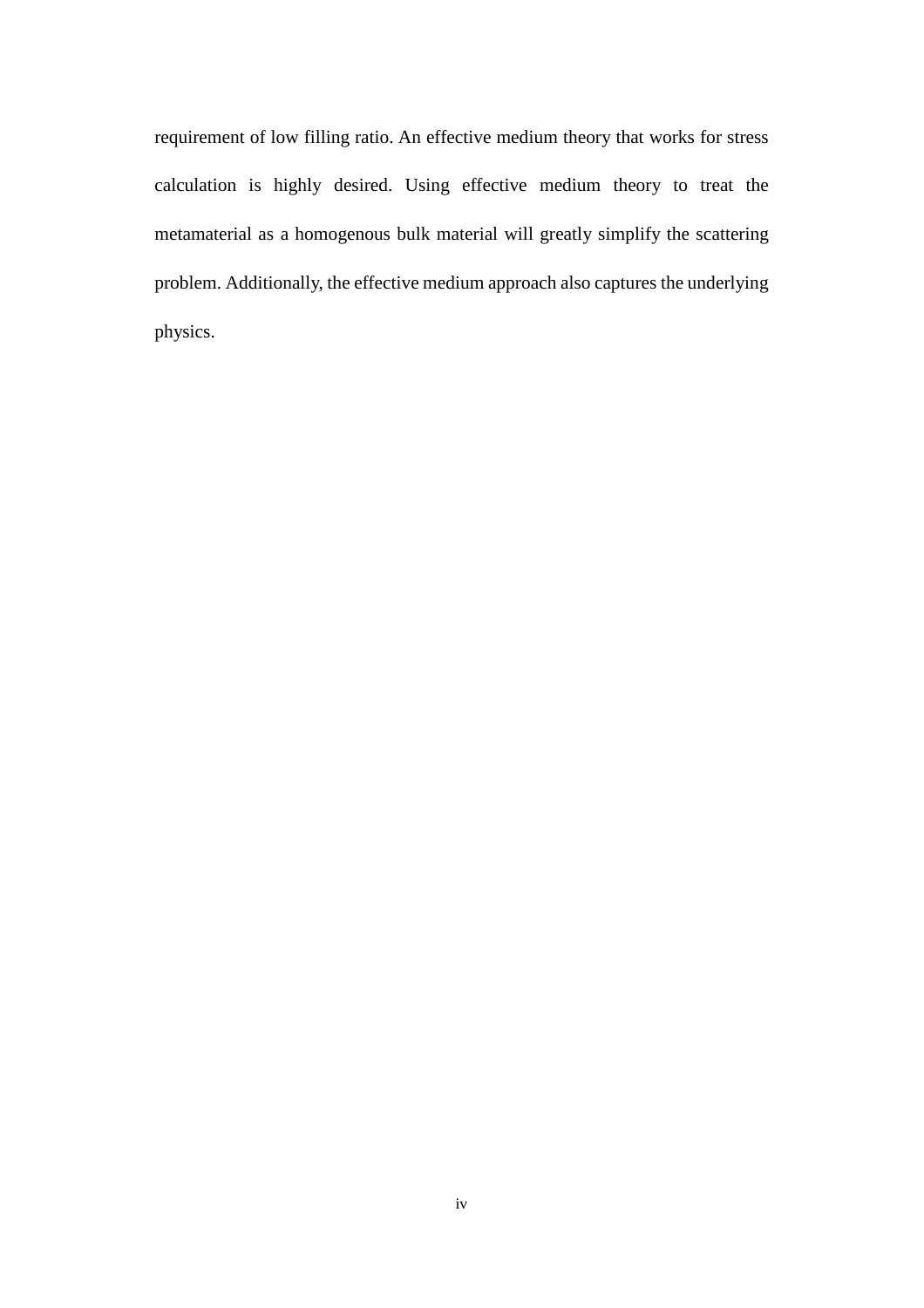## **Table of Contents**

| 1.1              | Introduction to optical trapping, optical binding  1              |  |
|------------------|-------------------------------------------------------------------|--|
| 1.2              |                                                                   |  |
| 1.2.1            |                                                                   |  |
| 1.2.2            |                                                                   |  |
| <b>Chapter 2</b> |                                                                   |  |
| 2.1              | Exciting a strong spring with an optical vortex beam  15          |  |
| 2.1.1            |                                                                   |  |
| 2.1.2            | Principles of exciting a strong mechanical spring by using a weak |  |
|                  |                                                                   |  |
| 2.2              |                                                                   |  |
| 2.2.1            |                                                                   |  |
| 2.2.2            | Excitation of the spring when the system is misaligned 33         |  |
| 2.2.3            |                                                                   |  |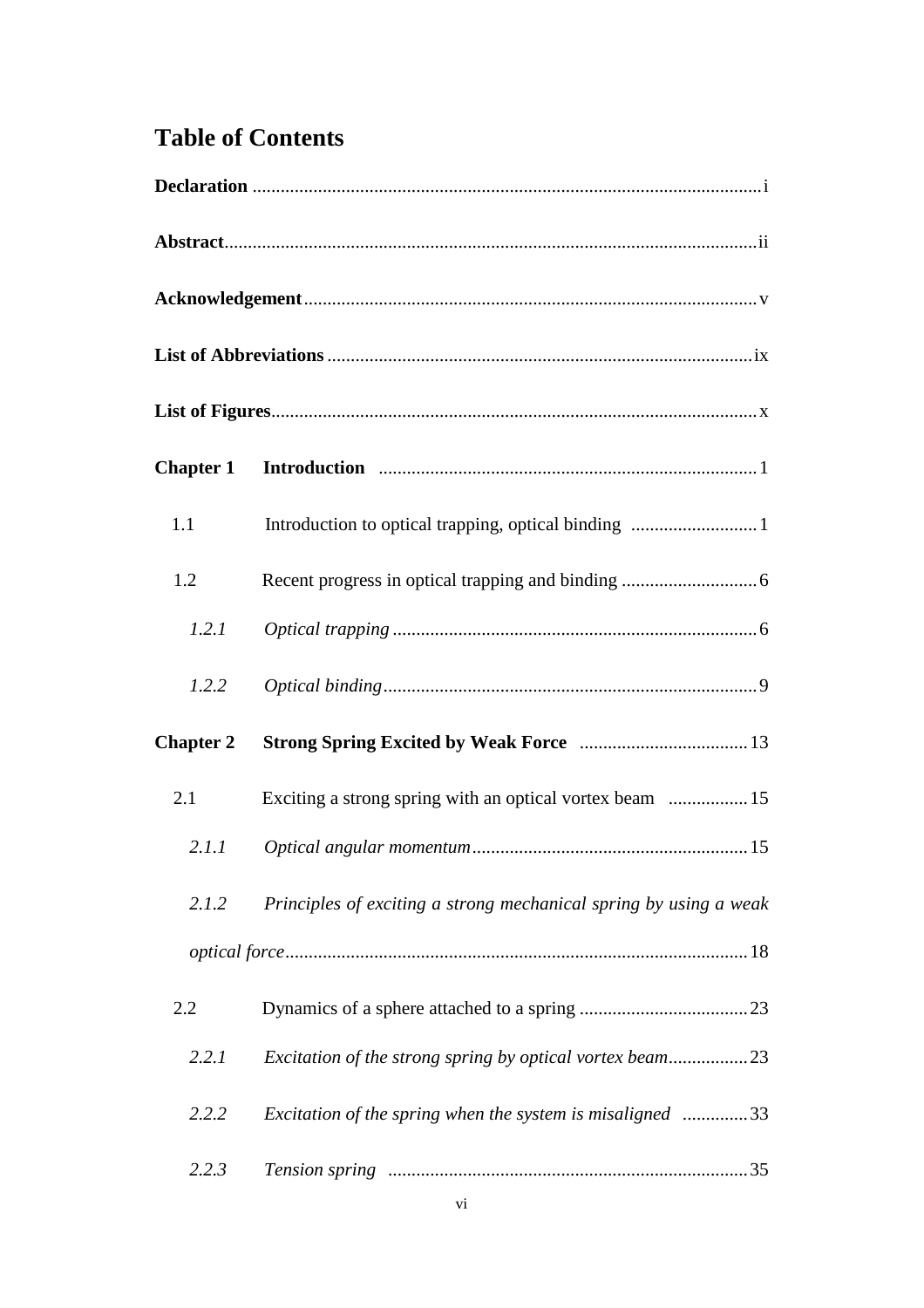| 2.2.4            |                                                                    |
|------------------|--------------------------------------------------------------------|
| <b>Chapter 3</b> |                                                                    |
| 3.1              |                                                                    |
| 3.1.1            |                                                                    |
| 3.1.2            | Analytical and numerical calculation of force densities in a 1D PC |
|                  |                                                                    |
| 3.2              |                                                                    |
| 3.3              | Linear stability analysis and dynamical matrix 52                  |
| 3.3.1            |                                                                    |
| 3.3.2            |                                                                    |
| 3.4              | PT-symmetric PC and equilibrium configurations 58                  |
| 3.4.1            |                                                                    |
| 3.4.2            | Optical force density and equilibrium configurations of 1D PT-     |
|                  | 63                                                                 |
| 3.5              |                                                                    |
| 3.6              |                                                                    |
| 3.6.1            |                                                                    |
| 3.6.2            | Optical force densities in Fibonacci crystals 71                   |
| 3.7              |                                                                    |
| 3.8              |                                                                    |